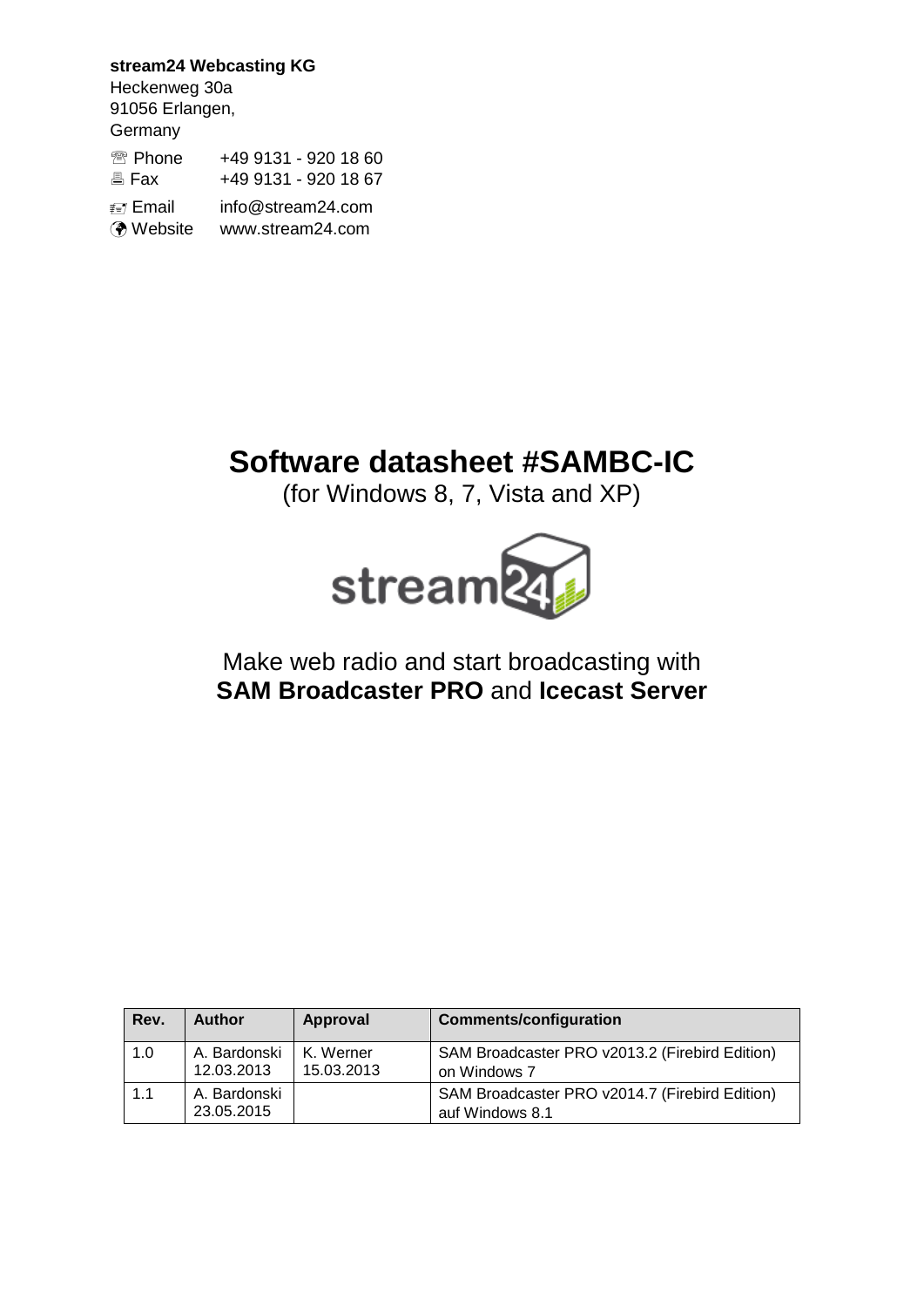#### **Introduction**

SAM Broadcaster is one of the most popular radio automation programmes for webcasters in the world. The software includes many functions that enable the automated broadcasting and professional operation of your web radio station.

SAM Broadcaster supports Shoutcast, Shoutcast2, Icecast and Windows Media Server. There are also numerous encoders that can generate a live stream in mainstream audio formats: MP3, aacPlus (HE-AAC) and WMA.

We cannot go into any special features or extended functions of SAM Broadcaster in this tutorial. We will show step by step below how you can go on air with SAM Broadcaster and your new streaming server.

#### **1. Software download and installation**

Follow this link:

**http://spacial.com/download-radio-software?ref=A392**

#### Important information

You need to choose the **PRO** version because the SAM Broadcaster LITE and PLUS versions do not support encoders for external providers.

Please download the software (sambc-fb.exe) and install it with all the components:



You can then proceed to the next step and page.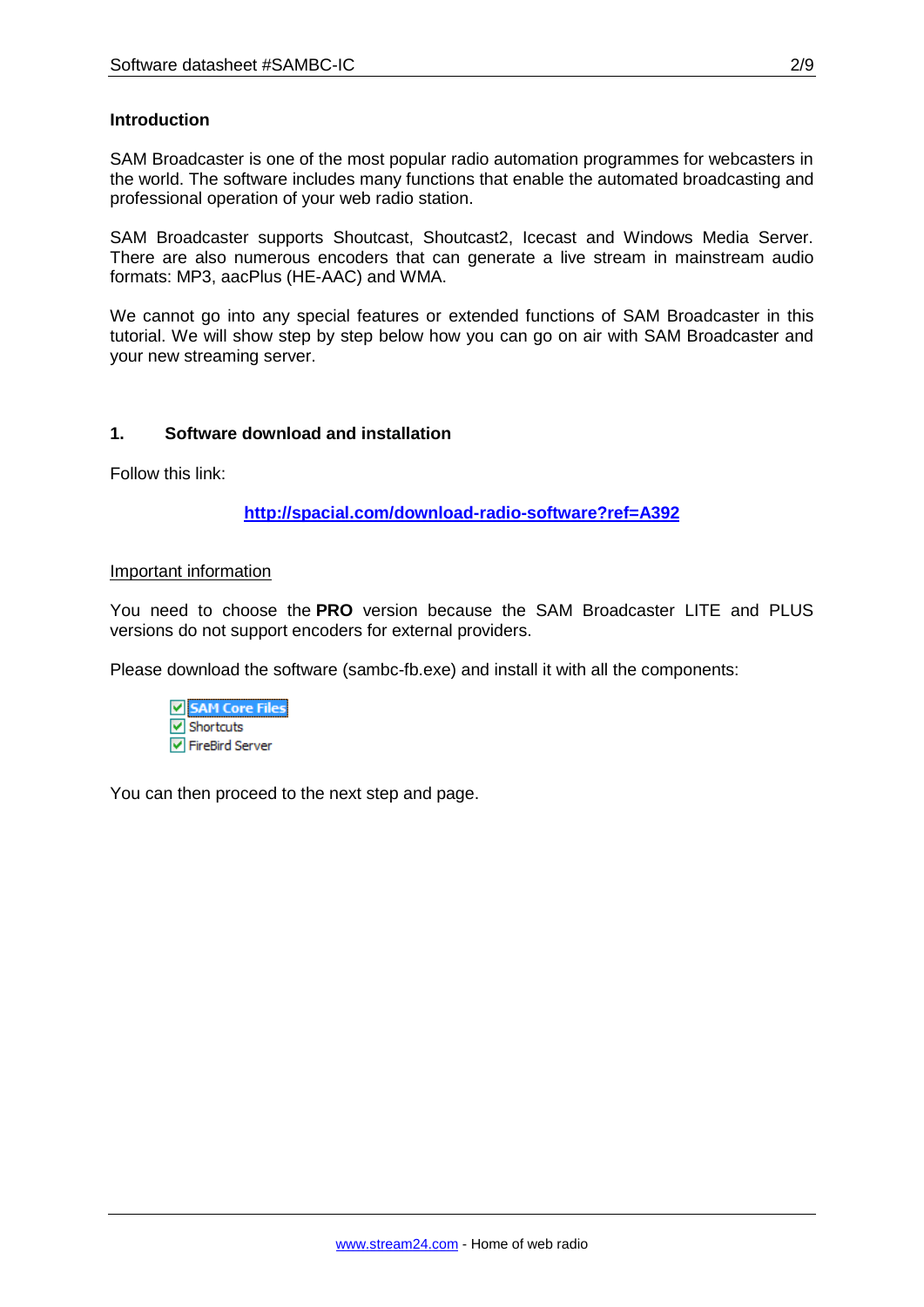#### **2. Set up SAM Broadcaster for the first broadcast**

Step 1: Start SAM Broadcaster PRO and you will get the following window:



Fig.1: SAM Broadcaster (Desktop A)

## Step 2: Change to Desktop B:

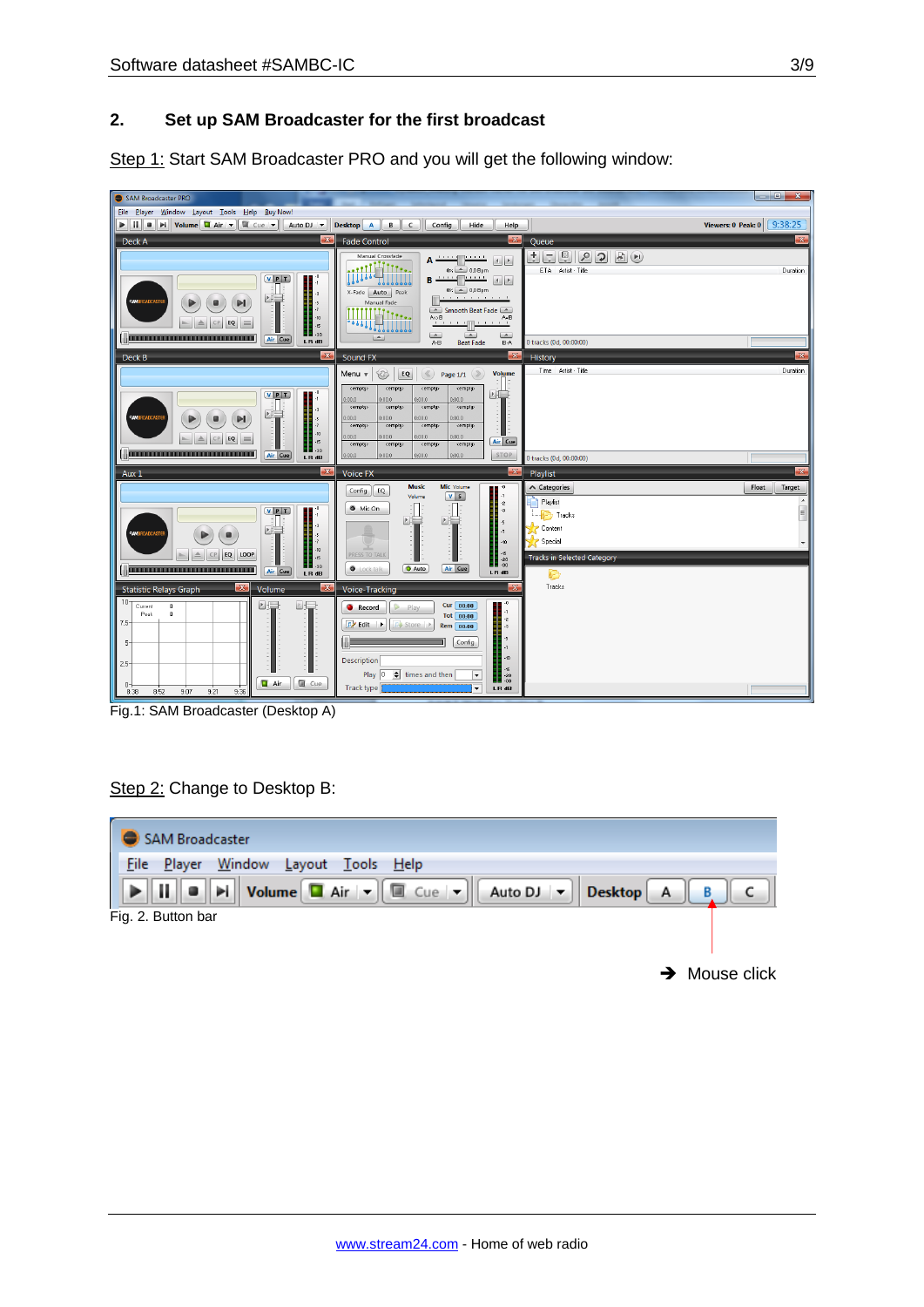Step 3: The appropriate MP3 encoder only must now be added to the 'Encoders' module:

Click on [ + ]

|                                                    | Encoders                                                 |        |             | $\boldsymbol{\mathsf{x}}$                              |  |  |
|----------------------------------------------------|----------------------------------------------------------|--------|-------------|--------------------------------------------------------|--|--|
| 甸<br>Menu -<br>暈<br><b>DSP</b><br>п<br>$rac{1}{2}$ |                                                          |        |             |                                                        |  |  |
| $\sharp$                                           | Format                                                   | Status | Description | <b>HILLIAN</b><br>in 1991<br>Elizabeth<br>$-3$<br>$-5$ |  |  |
|                                                    |                                                          |        |             | -7<br>$-10$                                            |  |  |
|                                                    |                                                          |        |             | 黽<br>$-15$<br>$-30$                                    |  |  |
|                                                    | $\Gamma$ and $\Gamma$ is a subset of second the $\Gamma$ |        |             | LR dB                                                  |  |  |

Fig. 3. Encoders module (Desktop B)

Select the **MP3 (LAME\_ENC)** plugin:

| Select plugin<br>×                                             |  |
|----------------------------------------------------------------|--|
| SpacialNet Encoder<br>aacPlus v2                               |  |
| MP3 (LAME_ENC)<br>$\bullet$<br>WMA (v9 advanced) [ROBUST]<br>⊙ |  |
| 0<br>WMA (v9 advanced)<br>0                                    |  |
| Ogg (Vorbis)<br>CheapestStream.com Encoder<br>n<br>mp3PRO<br>∩ |  |
|                                                                |  |
| No details available                                           |  |
|                                                                |  |
|                                                                |  |
| OK<br>Cancel                                                   |  |

Fig. 4: Encoder plugin selection

Continue with [OK].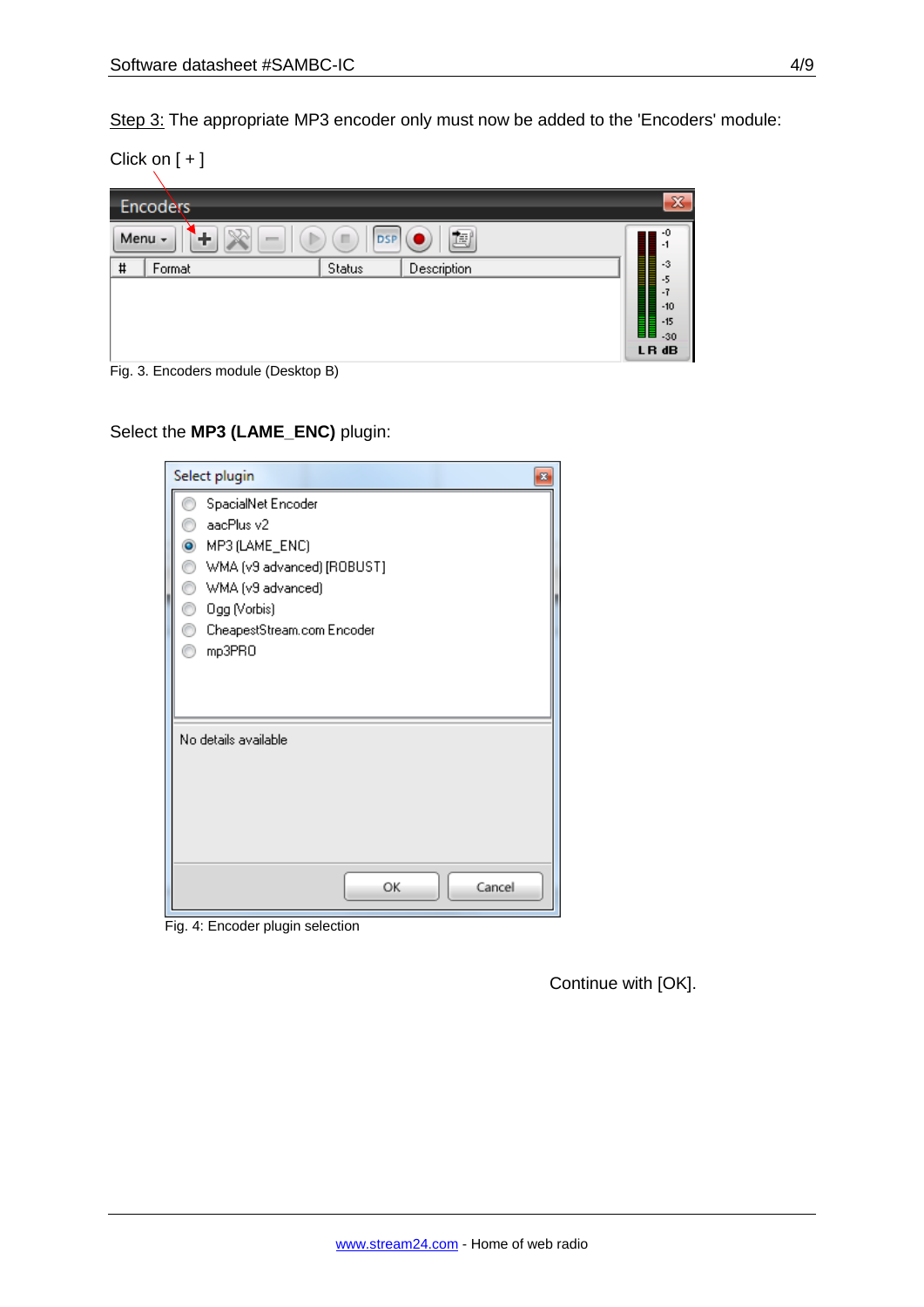# Step 4: Configure MP3 encoder

Heading Converter

| MP3 (LAME) Encoder & Streamer configuration                                                             | $\overline{\mathbf{x}}$<br>▣<br>$\Box$                                                                                                                                                   |
|---------------------------------------------------------------------------------------------------------|------------------------------------------------------------------------------------------------------------------------------------------------------------------------------------------|
| Converter   Server Details   Stream Archive                                                             |                                                                                                                                                                                          |
| Setting<br>Bitrate<br>kbps<br>128<br>▾╎<br>Stereo<br>Mode<br>$\mathbf{r}$ Hz<br>Sampling rate<br> 44100 | General options <sup>-</sup><br>Auto start encoder after<br>$5 \div$ seconds<br>$\overline{\mathbf{v}}$ Auto reconnect encoder after<br>$ 15 \div \}$ seconds<br>Allow scripts in stream |
|                                                                                                         | Cancel<br>ОК                                                                                                                                                                             |

Fig. 5: MP3 LAME encoder - converter

Please accept the recommended basic settings in the image above and change the 'Server Details'.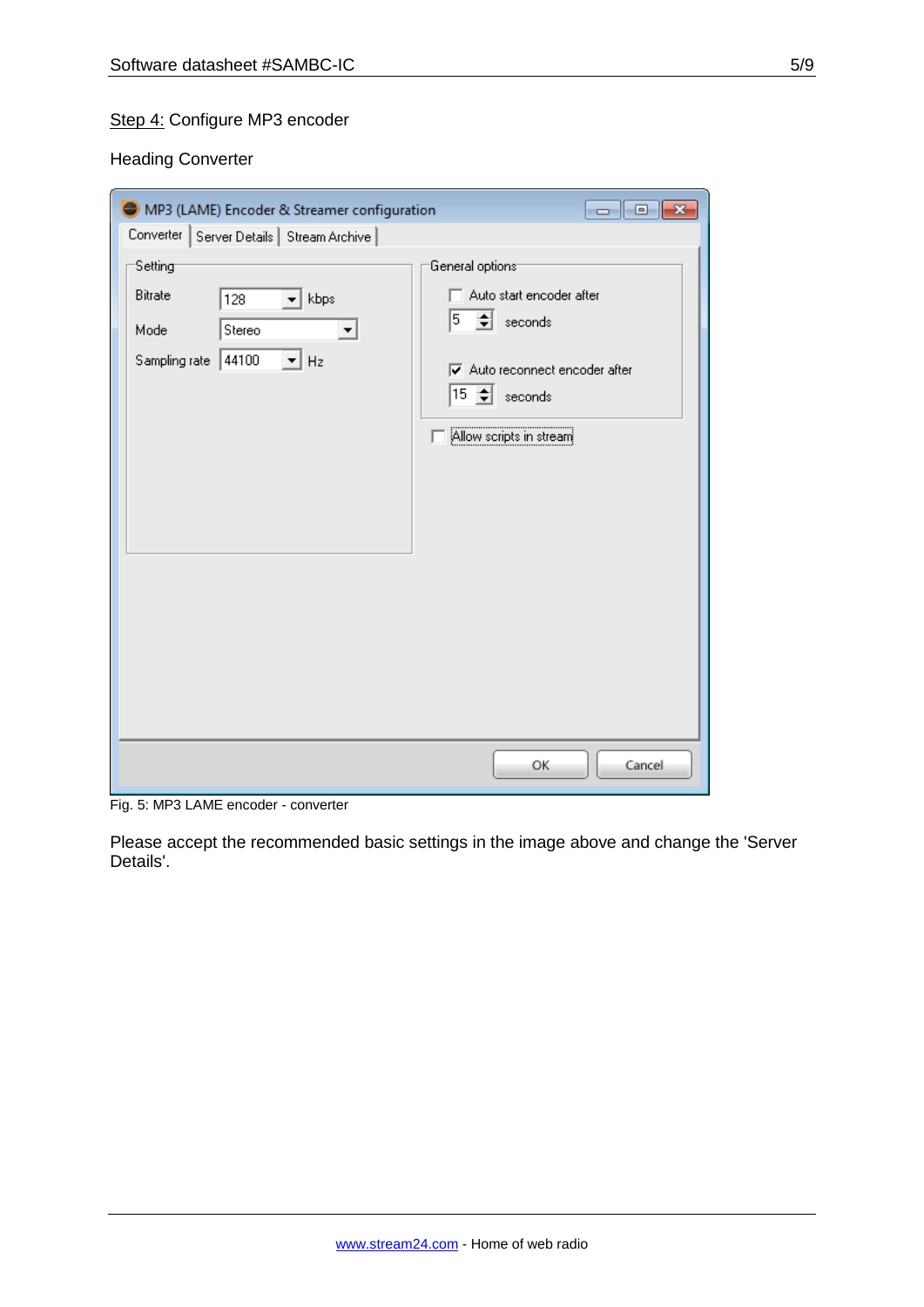| <b>MP3 (LAME) Encoder &amp; Streamer configuration</b>                                                                                                                              | ×                                                                                                                                                                                                                                                                                                                                                  |
|-------------------------------------------------------------------------------------------------------------------------------------------------------------------------------------|----------------------------------------------------------------------------------------------------------------------------------------------------------------------------------------------------------------------------------------------------------------------------------------------------------------------------------------------------|
| Converter Server Details   Stream Archive                                                                                                                                           |                                                                                                                                                                                                                                                                                                                                                    |
| Server Type<br>C ShoutCast<br>$C$ Live365                                                                                                                                           | C IceCast<br>C No server<br><b>Station Details</b>                                                                                                                                                                                                                                                                                                 |
| C. IceCast 1<br><b>6</b> IceCast 2<br>'Server Details'<br>Server IP<br>fs2.stream24.net<br>Server Port<br>9360<br>Username<br>source<br>Password<br><b>xxxx</b><br>Mount<br>/stream | Station name<br>Name of webradio / DJ<br>Station description<br>Genre<br>Various<br>▼<br>Website HBL<br>http://www.stream24.com<br>$\triangledown$ List on public station listing (recommended)<br>$\triangledown$ Enable title streaming<br>Caption template<br>Scombine\$<br>URL Append template<br> &artist=#artist#&title=#title#&album=#album |
|                                                                                                                                                                                     | Cancel<br>ОК                                                                                                                                                                                                                                                                                                                                       |

Fig. 6: MP3 LAME encoder - server details

 Select IceCast and IceCast 2 as the **server type** and enter the **server IP**, **server port, password** and **mount** according to your individual server data. If available in your SAM Broadcaster version, **Username** is always "source".

**Important!** You can find your personal server data by logging into the customer area under 'Server Administration | Server Configuration' where you can change the stream password yourself at any time.

- **Station name:** name of your web radio and/or the DJ.
- **Station description:** this field can be left blank.
- **Genre**: this is where you can specify the kind of music on your web radio.
- **Website URL:** the Internet address of your homepage; please do not forget to put **http://** at the beginning of the URL.

Clicking [OK] accepts the settings and closes the configuration window.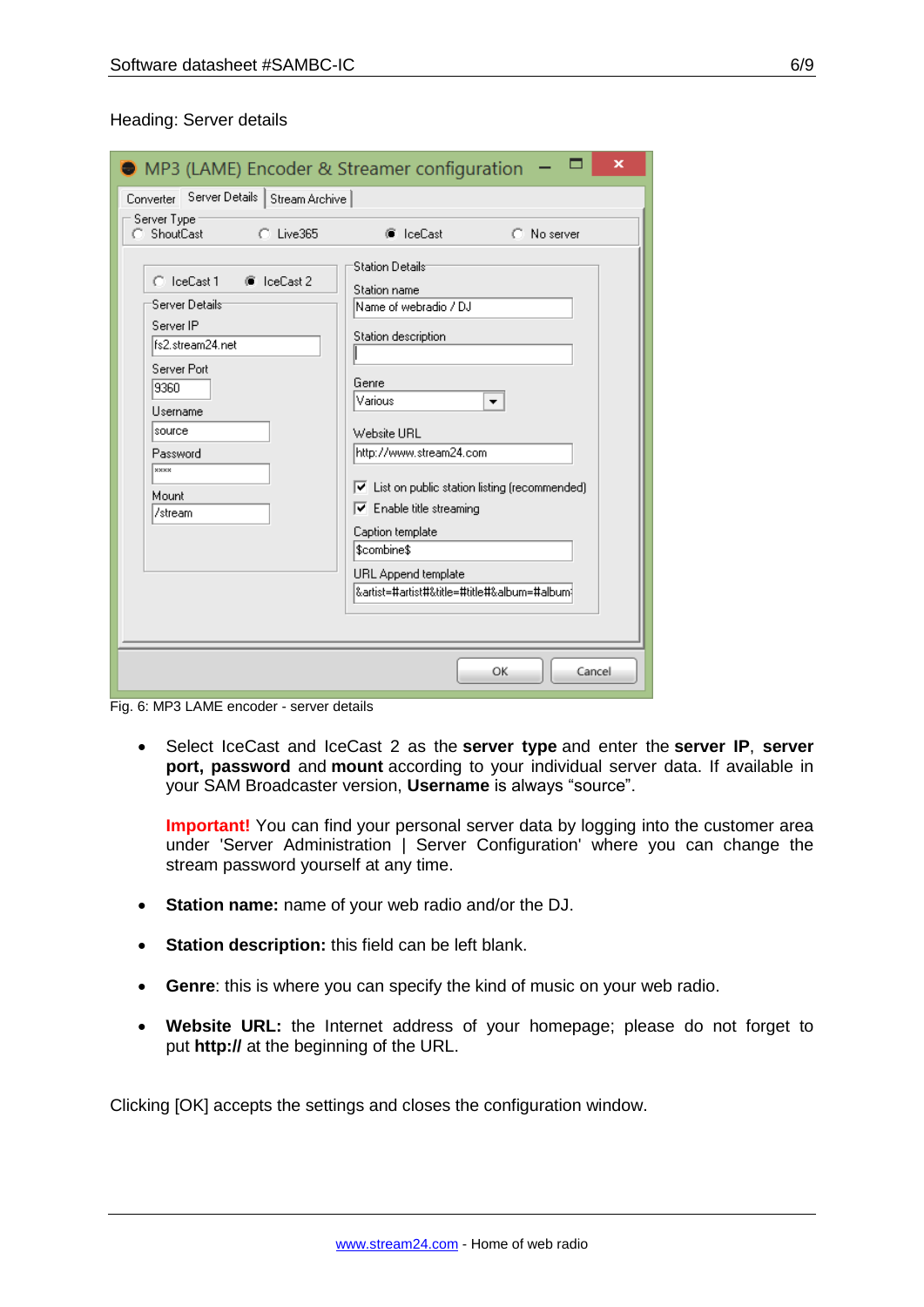The MP3 encoder is now embedded, you should get the following picture:

|                                | Encoders                |               |                     |                |  |
|--------------------------------|-------------------------|---------------|---------------------|----------------|--|
| Menu -<br><b>DSP</b><br>п<br>任 |                         |               |                     |                |  |
| #                              | Format                  | <b>Status</b> | Description         | ▕▏<br>-3       |  |
| <br>I٦<br>,,,,,,,,,,,,,,       | MP3: 128kb/s (CBR), 44k | İdle          | Encoder not started |                |  |
|                                |                         |               |                     | $-10$          |  |
|                                |                         |               |                     | $-15$<br>$-30$ |  |
|                                |                         |               |                     | LR dB          |  |

Fig. 7: Encoder module with installed MP3 encoder (Desktop B)

#### **3. Go on air**

Step 1: Switch back to Desktop A using the top button bar and upload some songs from your disk to the **queue** list:



Figure 8: Empty queue module (Desktop A)

→ Add Files / Add Directory

| Queue    |                                                                    | $\sum_{i=1}^{n}$ |  |
|----------|--------------------------------------------------------------------|------------------|--|
|          | 圓<br>ÞI                                                            |                  |  |
| ETA      | Artist - Title                                                     | Duration         |  |
|          |                                                                    | 4:18             |  |
| 16:58:14 | – skai - mir geht´s gut                                            | 4:58             |  |
|          | 17:03:13 moston & malente - in the sky                             | 5:50             |  |
|          | 17:09:03 Le Dust Sucker - Mandate My Ass [Askesian Society Remix]. | 3:19             |  |
|          | 17:12:23 moonbootica - dj theme                                    | 2:59             |  |
|          | 17:15:22 Rinôçérôse - Cubicle [Edit]                               | 3:13             |  |
|          | 12 tracks (0d, 00:53:50)                                           |                  |  |

Figure 9: Queue module with some songs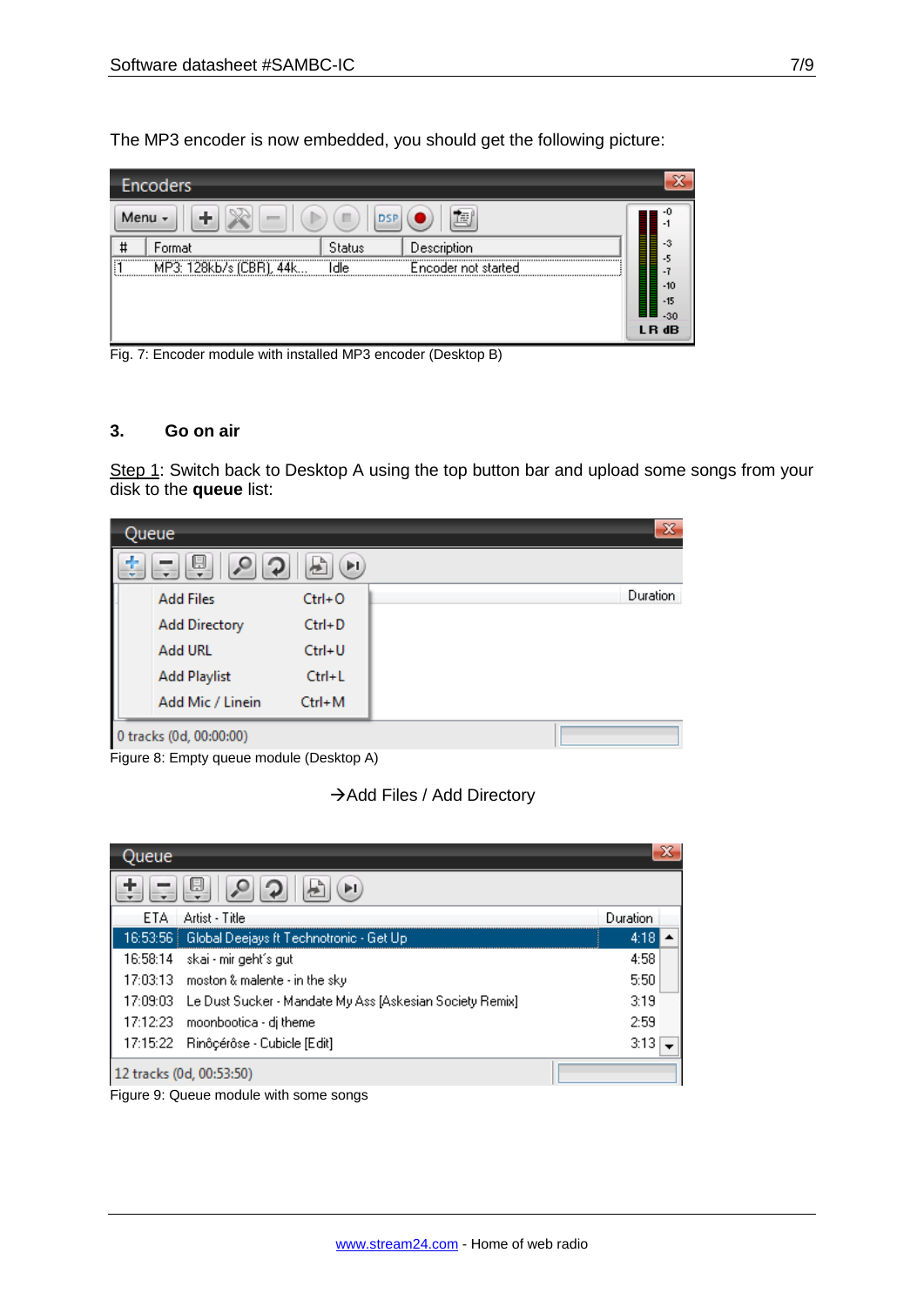Step 2: Set the play mode to 'Play Queue'

| Window<br>File<br>Layout<br>Player<br>Tools<br>Help                                  |  |                                          |  |           |
|--------------------------------------------------------------------------------------|--|------------------------------------------|--|-----------|
| Volume $\Box$ Air $\parallel \cdot \parallel$ $\Box$ Cue $\parallel \cdot \parallel$ |  | Queue <del>v</del>                       |  | Desktop A |
| Deck A                                                                               |  | <b>Auto DJ Mode</b><br><b>Play Queue</b> |  | le Contro |
| Title: mir geht's gut<br>Artist: skai                                                |  | <b>Manual DJ</b>                         |  | Manual Cn |
| VP<br>Rem: -3:43.3<br>Total: 4:58.6                                                  |  | <b>Auto Recovery</b>                     |  |           |

Fig. 10: Play Queue mode selection

and click on the first track in the Queue window so that it plays in Deck A.  $\rightarrow$  Do you hear music from the speakers or headphones? OK, great!

Step 3: Change to the encoder module on Desktop B:



If the connection to the server was successful, you will see how the encoder starts to count the broadcasting time and the amount of data transferred in the 'Description' column.

|                   | Encoders                          |                     |                                                       | $\mathbf{x}$     |
|-------------------|-----------------------------------|---------------------|-------------------------------------------------------|------------------|
|                   | Menu $\sim$<br>一                  | I DSP               | Ťą.                                                   |                  |
| $\mathbf{H}$<br>Ħ | Format                            | Status <sup>1</sup> | Description                                           | <br> <br> <br>-3 |
|                   | MP3: 128kb/s (CBR), 44k ,         | <b>Encoding</b>     | Encoded (0d, 00:00:35), streamed 557KB (0d, 00:00:35) |                  |
|                   |                                   |                     |                                                       | $-10$            |
|                   |                                   |                     |                                                       |                  |
|                   |                                   |                     |                                                       | LR dB            |
|                   | Eig 12: MD2 appealer in operation |                     |                                                       |                  |

Fig. 12: MP3 encoder in operation

**Congratulations - you're on the air!**